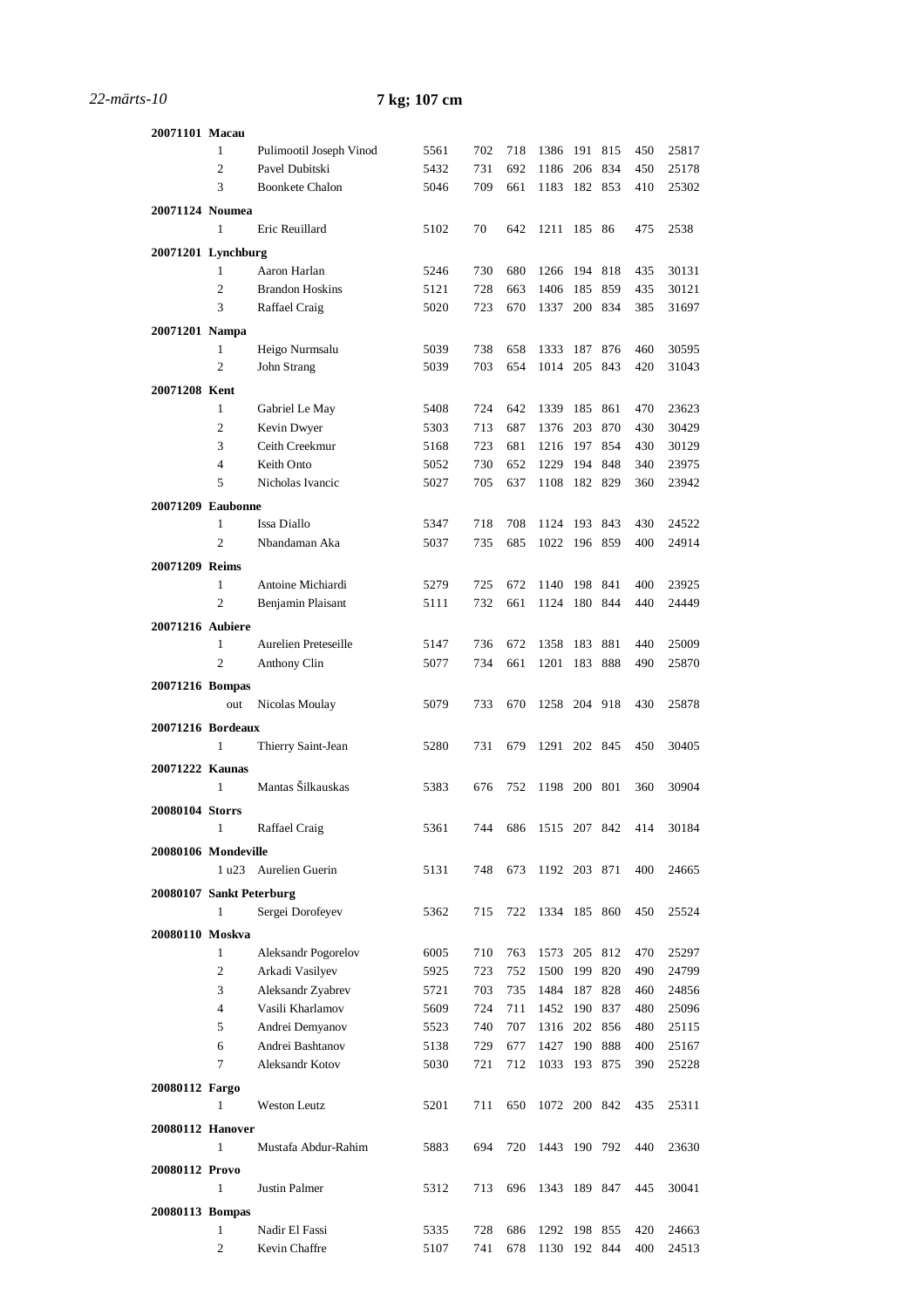|                       | 3              | Pierre Puyjalon                  | 5028         | 735 | 677        | 1073         | 186 854 |     | 420 | 24925 |      |
|-----------------------|----------------|----------------------------------|--------------|-----|------------|--------------|---------|-----|-----|-------|------|
| 20080113 Pombal       |                |                                  |              |     |            |              |         |     |     |       |      |
|                       | 1              | Tiago Marto                      | 5354         | 727 | 711        | 1309 194 832 |         |     | 420 | 25369 |      |
|                       |                |                                  |              |     |            |              |         |     |     |       |      |
| 20080113 Praha        | 1              |                                  |              | 708 |            | 1243         | 209     | 803 | 370 | 25499 |      |
|                       | $\overline{2}$ | Stanislav Sajdok<br>David Sazima | 5354         |     | 676<br>677 |              | 206     | 841 |     |       |      |
|                       | 3              |                                  | 5324         | 738 |            | 1135         |         |     | 460 | 25494 |      |
|                       |                | Tomaš Nešvera                    | 5259         | 727 | 711        | 1289         | 191     | 911 | 460 | 25307 |      |
|                       | 4              | Pavel Jinek                      | 5056         | 726 | 643        | 1457         | 188     | 839 | 390 | 30179 |      |
| 20080113 Reims        |                |                                  |              |     |            |              |         |     |     |       |      |
|                       | 1              | Gael Querin                      | 5545         | 719 | 715        | 1230         | 192 825 |     | 450 | 24278 |      |
|                       | 2              | Benjamin Lietar                  | 5374         | 715 | 702        | 1289         | 186     | 843 | 450 | 25163 |      |
|                       | 3              | Benjamin Plaisant                | 5185         | 735 | 687        | 1207         | 180 842 |     | 420 | 24215 |      |
| 20080113 Sheffield    |                |                                  |              |     |            |              |         |     |     |       |      |
|                       | 1              | <b>Edward Dunford</b>            | 5722         | 706 | 690        | 1468         | 205     | 803 | 415 | 24510 |      |
|                       | $\mathfrak{2}$ | Kevin Sempers                    | 5721         | 702 | 703        | 1293         | 208     | 817 | 465 | 25233 |      |
|                       | 3              | Louis Evling-Jones               | 5663         | 716 | 714        | 1332         | 196 833 |     | 445 | 23848 |      |
|                       | $\overline{4}$ | Roger Skedd                      | 5259         | 721 | 666        | 1385         | 190 834 |     | 465 | 30872 |      |
|                       | 5              | <b>Guy Stroud</b>                | 5183         | 725 | 686        | 1324         | 181     | 836 | 405 | 25017 |      |
|                       | 6              | <b>Oliver McNeillis</b>          | 5092         | 714 | 691        | 1034 193     |         | 824 | 405 | 25965 |      |
|                       | 7              | Francis Baker                    | 5063         | 735 | 649        | 1081         | 199     | 852 | 435 | 25569 |      |
|                       | 8              | Ricardo Beckford                 | 5040         | 717 | 645        | 1076         | 187     | 833 | 405 | 24847 |      |
|                       | 9              | <b>Richard Reeks</b>             | 5022         | 736 | 667        | 1164 199     |         | 842 | 375 | 25446 |      |
|                       |                |                                  |              |     |            |              |         |     |     |       |      |
| 20080113 Valencia     | 1              |                                  |              | 725 | 700        | 1372         | 201     | 837 | 490 | 32335 |      |
|                       | 2              | Agustin Felix Esbri              | 5359<br>5089 | 724 | 666        | 1031 180 844 |         |     | 440 | 24488 |      |
|                       |                | Angel Barreda Pitarch            |              |     |            |              |         |     |     |       |      |
| 20080119 Pocatello    |                |                                  |              |     |            |              |         |     |     |       |      |
|                       | 1              | Nathan Capps                     | 5167         | 724 | 646        | 1198 196 845 |         |     | 420 | 25023 |      |
| 20080120 Chelyabinsk  |                |                                  |              |     |            |              |         |     |     |       |      |
|                       | $\mathbf{1}$   | Kirill Garifulin                 | 5218         | 718 | 690        | 1253 182 884 |         |     | 470 | 2537  | $+1$ |
| 20080120 Mondeville   |                |                                  |              |     |            |              |         |     |     |       |      |
|                       | 1              | Franck Logel                     | 5706         | 714 | 722        | 1237 202 850 |         |     | 480 | 24243 |      |
| 20080124 Minsk        |                |                                  |              |     |            |              |         |     |     |       |      |
|                       | $\mathbf{1}$   | Mikalai Shubianok                | 5448         | 737 | 678        | 1397         | 194     | 832 | 450 | 24750 |      |
|                       | 2              | Aliaksandr Khilimon              | 5276         | 752 | 650        | 1386         | 194     | 870 | 470 | 24941 |      |
|                       | 3              | Aliaksandr Zarubitski            | 5078         | 755 | 668        | 1289         | 185     | 863 | 440 | 25140 |      |
|                       |                | 1 u23 Aliaksandr Ivanou          | 5221         | 739 | 674        | 1314 206 859 |         |     | 430 | 30215 |      |
|                       |                | 2 u23 Dzmitri Kisel              | 5137         | 742 | 678        | 1289 194 869 |         |     | 440 | 25853 |      |
|                       |                |                                  |              |     |            |              |         |     |     |       |      |
| 20080125 Teheran      |                |                                  |              |     |            |              |         |     |     |       |      |
|                       | $\mathbf{1}$   | Hadi Sepehrzad                   | 5363         |     |            |              |         |     |     |       |      |
| 20080126 Clemson      |                |                                  |              |     |            |              |         |     |     |       |      |
|                       | $\mathbf{1}$   | Miller Moss                      | 5184         | 711 | 691        | 1185 188 895 |         |     | 430 | 24714 |      |
| 20080126 Fayetteville |                |                                  |              |     |            |              |         |     |     |       |      |
|                       | $\mathbf{1}$   | Mitchell Henry                   | 5329         | 730 | 685        | 1307 190 860 |         |     | 465 | 25190 |      |
|                       | $\mathfrak{2}$ | Aaron Harlan                     | 5302         | 713 | 676        | 1288 190 809 |         |     | 445 | 30368 |      |
| 20080126 Findley      |                |                                  |              |     |            |              |         |     |     |       |      |
|                       | 1              | Gray Horn                        | 5189         | 726 | 652        | 1203 196 850 |         |     | 454 | 25756 |      |
|                       |                |                                  |              |     |            |              |         |     |     |       |      |
| 20080126 Lynchburg    |                |                                  |              |     |            |              |         |     |     |       |      |
|                       | $\mathbf{1}$   | Daniel Newell                    | 5155         | 709 | 650        | 1201 194 875 |         |     | 425 | 25045 |      |
| 20080126 Madison      |                |                                  |              |     |            |              |         |     |     |       |      |
|                       | 1              | <b>Christopher Boyles</b>        | 5842         | 723 | 683        | 1495 206 824 |         |     | 500 | 24786 |      |
|                       | $\mathfrak{2}$ | Chris Helwick                    | 5447         | 737 | 697        | 1267 197 863 |         |     | 460 | 24272 |      |
|                       | 3              | David Grzesiak                   | 5220         | 748 | 657        | 1174 206 878 |         |     | 430 | 24291 |      |
| 20080126 Minneapolis  |                |                                  |              |     |            |              |         |     |     |       |      |
|                       | $\mathbf{1}$   | Derek Gearman                    | 5495         | 706 | 726        | 1232 206 884 |         |     | 432 | 24825 |      |
|                       | 2              | <b>Brock Spandl</b>              | 5206         | 739 | 696        | 1054 182 854 |         |     | 502 | 25414 |      |
| 20080126 Princeton    |                |                                  |              |     |            |              |         |     |     |       |      |
|                       | 1              | Duane Hynes                      | 5572         | 69  | 713        | 1207 204 85  |         |     | 460 | 2422  |      |
|                       | $\mathbf{2}$   | Kyle Calvo                       |              | 68  |            | 1229 195     |         | 82  | 460 | 3062  |      |
|                       | 3              | Max Westman                      | 5378<br>5279 | 69  | 719<br>687 | 1125 186 80  |         |     | 410 | 2416  |      |
|                       |                |                                  |              |     |            |              |         |     |     |       |      |